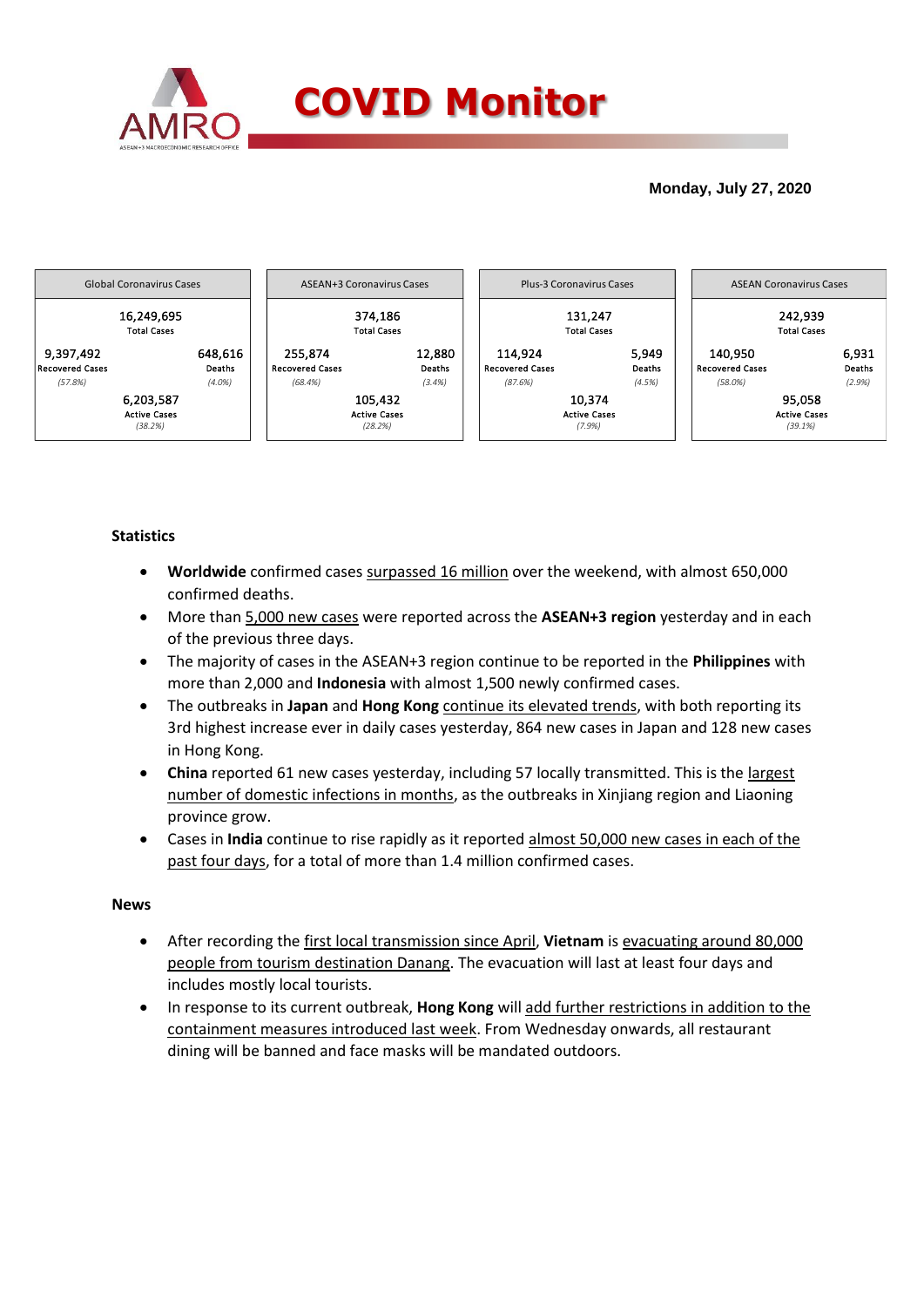

#### Overview of Confirmed COVID-19 Cases

Data as of 26/7/2020

| <b>Economy</b>       | <b>Total</b><br>Cases | Cases per 1M<br>Population | <b>New</b><br>Cases | <b>New Cases per</b><br>1M Pop. | <b>New Cases</b><br>$(7$ -day avg) <sup>1</sup> | <b>ANew</b><br>Cases | ∆% New<br>Cases | <b>Total</b><br><b>Deaths</b> | <b>New</b><br><b>Deaths</b> | <b>Fatality</b><br><b>Rate (%)</b> | <b>Total</b><br>Recovered | Recovery<br>Rate $(%)2$  | <b>Active</b><br>Cases |
|----------------------|-----------------------|----------------------------|---------------------|---------------------------------|-------------------------------------------------|----------------------|-----------------|-------------------------------|-----------------------------|------------------------------------|---------------------------|--------------------------|------------------------|
| Global               | 16,249,695            |                            | 258,021             |                                 |                                                 | 58,737               | 1.6             | 648,616                       | 4,564                       | 4.0                                | 9,397,492                 | 57.8                     | 6,203,587              |
| ASEAN+3              | 374,186               |                            | 5,114               |                                 |                                                 | $-326$               | 1.4             | 12,880                        | 106                         | 3.4                                | 255,874                   | 68.4                     | 105,432                |
| Plus-3               | 131,247               |                            | 1,078               |                                 |                                                 | 40                   | 0.8             | 5,949                         | 3                           | 4.5                                | 114,924                   | 87.6                     | 10,374                 |
| <b>ASEAN</b>         | 242,939               |                            | 4,036               |                                 |                                                 | $-366$               | 1.7             | 6,931                         | 103                         | 2.9                                | 140,950                   | 58.0                     | 95,058                 |
| China                | 83,891                | 60                         | 61                  | 0.0                             |                                                 | 15                   | 0.1             | 4,634                         | $\mathbf 0$                 | 5.5                                | 78,918                    | 94.1                     | 339                    |
| Hong Kong, China     | 2,250                 | 345                        | 128                 | 16.8                            |                                                 | $-5$                 | 5.1             | 18                            | $\mathsf 0$                 | 0.7                                | 1,495                     | 56.8                     | 1,120                  |
| Japan                | 30,548                | 243                        | 864                 | 6.9                             |                                                 | 63                   | 2.9             | 998                           | $\overline{2}$              | 3.3                                | 21,606                    | 70.7                     | 7,944                  |
| Korea                | 14,175                | 272                        | 25                  | 0.5                             |                                                 | $-33$                | 0.2             | 299                           | $\overline{1}$              | 2.1                                | 12,905                    | 91.0                     | 971                    |
|                      |                       |                            |                     |                                 |                                                 |                      |                 |                               |                             |                                    |                           |                          |                        |
| Indonesia            | 98,778                | 366                        | 1,492               | 5.5                             |                                                 | $-376$               | 1.5             | 4,781                         | 67                          | 4.8                                | 56,655                    | 57.4                     | 37,342                 |
| Malaysia             | 8,897                 | 268                        | 13                  | 0.4                             |                                                 | $-10$                | 0.1             | 124                           | $\overline{1}$              | 1.4                                | 8,600                     | 96.7                     | 173                    |
| Philippines          | 80,448                | 731                        | 2,036               | 18.5                            |                                                 | 68                   | 2.6             | 1,932                         | 35                          | 2.4                                | 26,110                    | 32.5                     | 52,406                 |
| Singapore            | 50,369                | 8,834                      | 481                 | 84.4                            |                                                 | $-32$                | 1.0             | 27                            | $\mathbf 0$                 | 0.1                                | 45,521                    | 90.4                     | 4,821                  |
| Thailand             | 3,291                 | 48                         | 9                   | 0.1                             |                                                 | 6                    | 0.3             | 58                            | $\mathbf 0$                 | 1.8                                | 3,109                     | 94.5                     | 124                    |
| Brunei Darussalam    | 141                   | 313                        | $\mathbf 0$         | 0.0                             |                                                 | 0                    | 0.0             | 3                             | $\mathbf 0$                 | 2.1                                | 138                       | 97.9                     | $\mathsf 0$            |
| Cambodia             | 225                   | 13                         | $\pmb{0}$           | 0.0                             |                                                 | $-23$                | 0.0             | $\mathbf 0$                   | $\mathbf 0$                 | 0.0                                | 143                       | 63.6                     | 82                     |
| Lao PDR              | 20                    | $\overline{\mathbf{3}}$    | $\mathbf 0$         | 0.0                             |                                                 | $\mathbf 0$          | 0.0             | 0                             | $\mathbf 0$                 | 0.0                                | 19                        | 95.0                     | $\mathbf{1}$           |
| Myanmar              | 350                   | 7                          | $\overline{2}$      | 0.0                             |                                                 | 0                    | 0.6             | 6                             | 0                           | 1.7                                | 290                       | 82.9                     | 54                     |
| Vietnam              | 420                   | $\overline{a}$             | $\overline{3}$      | 0.0                             | Numa                                            | $\mathbf{1}$         | 0.7             | $\mathbf 0$                   | 0                           | 0.0                                | 365                       | 86.9                     | 55                     |
|                      |                       |                            |                     |                                 |                                                 |                      |                 |                               |                             |                                    |                           |                          |                        |
| Belgium              | 66,026                | 5,733                      | 299                 | 26.0                            |                                                 | $-229$               | 0.5             | 9,821                         | $\mathbf 0$                 | 14.9                               | 17,438                    | 26.4                     | 38,767                 |
| France               | 206,418               | 3,176                      |                     |                                 |                                                 | i,                   | i,              | 30,081                        | 0                           | 14.6                               | 71,566                    | 34.7                     | 104,687                |
| Germany              | 206,667               | 2,491                      | 389                 | 4.7                             |                                                 | $-266$               | 0.2             | 9,124                         | 0                           | 4.4                                | 190,055                   | 92.0                     | 7,488                  |
| Italy                | 246,118               | 4,086                      | 254                 | 4.2                             |                                                 | $-20$                | 0.1             | 35,107                        | 5                           | 14.3                               | 198,446                   | 80.6                     | 12,565                 |
| Netherlands          | 53,005                | 3,067                      | 21                  | 1.2                             |                                                 | $-126$               | 0.0             | 6,159                         | $\mathbf 0$                 | 11.6                               |                           | $\overline{\phantom{a}}$ |                        |
| Spain                | 272,421               | 5,813                      | 0                   | 0.0                             |                                                 | 0                    | 0.0             | 28,752                        | 0                           | 10.6                               | 150,376                   | 55.2                     | 53,521                 |
| Switzerland          | 34,412                | 3,980                      | 110                 | 12.7                            |                                                 | $-38$                | 0.3             | 1,977                         | 0                           | 5.7                                | 30,700                    | 89.2                     | 1,735                  |
| United Kingdom       | 301,020               | 4,476                      | 750                 | 11.2                            |                                                 | $-20$                | 0.2             | 45,837                        | 14                          | 15.2                               |                           | $\sim$                   |                        |
|                      |                       |                            |                     |                                 |                                                 |                      |                 |                               |                             |                                    |                           |                          |                        |
| Brazil               | 2,419,091             | 11,444                     | 24,578              | 116.3                           |                                                 | $-26,569$            | 1.0             | 87,004                        | 555                         | 3.6                                | 1,812,913                 | 74.9                     | 519,174                |
| Canada               | 115,776               | 3,062                      | 319                 | 8.4                             |                                                 | $-23$                | 0.3             | 8,934                         | 5                           | 7.7                                | 100,956                   | 87.2                     | 5,886                  |
| Chile                | 345,790               | 17,771                     | 2,198               | 113.0                           |                                                 | $-90$                | 0.6             | 9,112                         | 92                          | 2.6                                | 318,095                   | 92.0                     | 18,583                 |
| Mexico               | 390,516               | 3,073                      | 5,480               | 43.1                            |                                                 | $-1,271$             | 1.4             | 43,680                        | 1,035                       | 11.2                               | 295,222                   | 75.6                     | 51,614                 |
| Peru                 | 375,961               | 11,454                     | 0                   | 0.0                             |                                                 | 0                    | 0.0             | 17,843                        | 0                           | 4.7                                | 267,850                   | 71.2                     | 90,268                 |
| <b>United States</b> | 4,038,748             | 12,733                     | 68,663              | 56.6                            |                                                 | $-233$               | 0.7             | 146,699                       | 475                         | 3.5                                | 1,297,863                 | 30.8                     | 2,770,819              |
| Australia            | 14,935                | 575                        | 532                 | 20.5                            |                                                 | 79                   | 3.7             | 161                           | 6                           | 1.1                                | 9,174                     | 61.4                     | 5,600                  |
| India                | 1,435,453             | 1,048                      | 49,957              | 36.5                            |                                                 | 1,485                | 3.6             | 32,771                        | 1,166                       | 2.3                                | 917,568                   | 63.9                     | 485,114                |
| Iran                 | 291,172               | 3,460                      | 2,333               | 27.7                            |                                                 | 17                   | 0.8             | 15,700                        | 216                         | 5.4                                | 253,213                   | 87.0                     | 22,259                 |
| Russia               | 811,073               | 5,532                      | 5,741               | 39.2                            |                                                 | $-92$                | 0.7             | 13,249                        | 77                          | 1.6                                | 599,172                   | 73.9                     | 198,652                |
| Saudi Arabia         | 266,941               | 7,679                      | 1,968               | 56.6                            |                                                 | $-233$               | 0.7             | 2,733                         | 30                          | 1.0                                | 220,323                   | 82.5                     | 43,885                 |
| South Africa         | 445,433               | 7,459                      | 11,233              | 188.1                           |                                                 | $-971$               | 2.6             | 6,769                         | 114                         | 1.5                                | 265,077                   | 59.5                     | 173,587                |
|                      |                       |                            |                     |                                 |                                                 |                      |                 |                               |                             |                                    |                           |                          |                        |

Source: Haver Analytics, sourced from John Hopkins University; AMRO staff calculations.

Notes: New cases since previous day. ∆% refers to percentage change since previous day. Fatality rate measured as deaths per confirmed infections.<br>1/ Since January 31, 2020.<br>2/ Recovery rate is a proxy for the stage of the